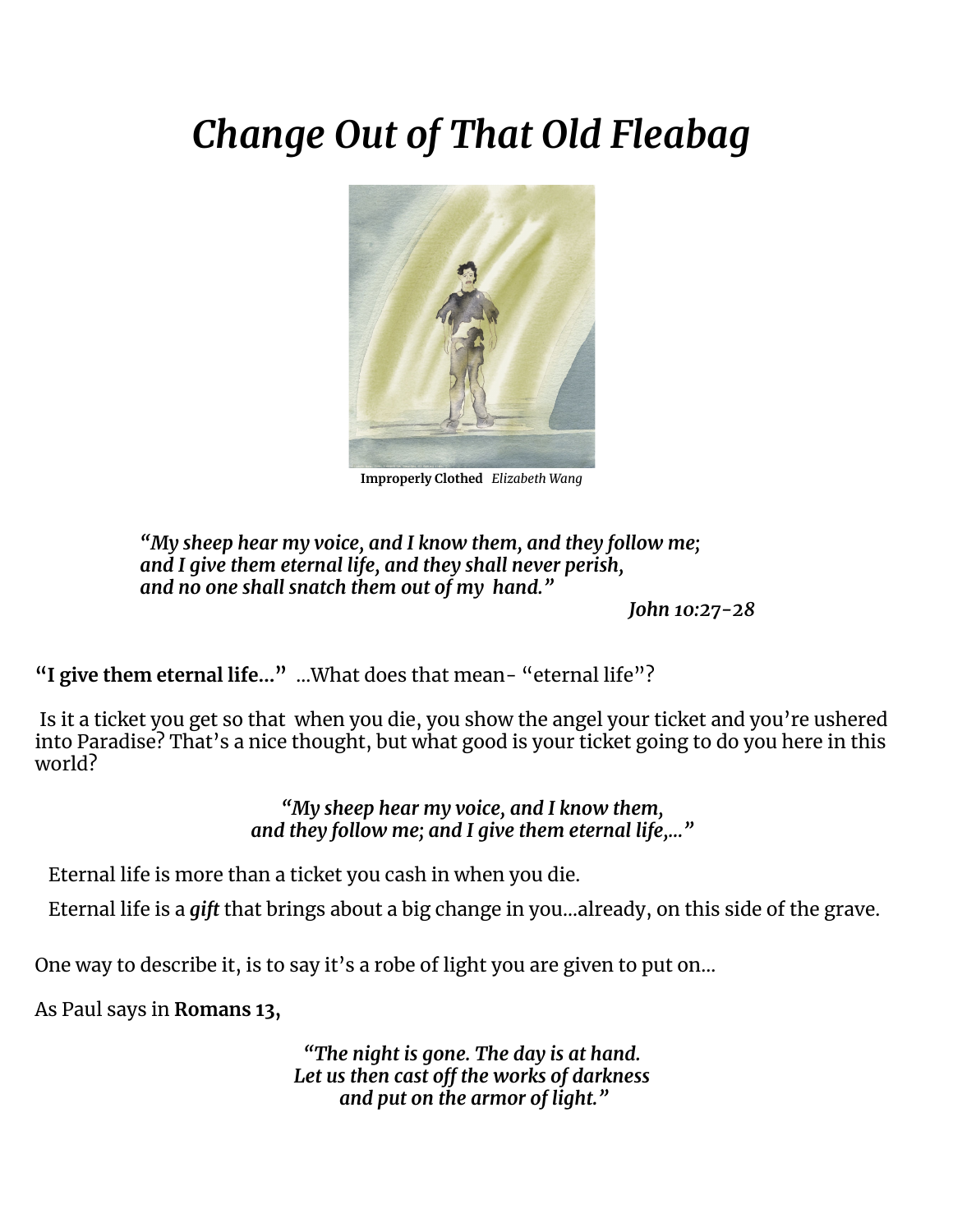You have been given eternal life as a robe of light…



**Wear Christ's Robe** *Elizabeth Wang*

## **But you've got to put it on!**

### **You've got to wear it!**

Remember Jesus' story about the king who prepared a magnificent marriage feast for his son? He sent his servants to tell those who were invited, "The feast is ready. Come!"

But they wouldn't come.

Then he sent other servants to try again. "Behold, I have made ready my dinner. My oxen and fatted calves are killed. Everything's ready! Come to the feast!" But they made light of it and went off; one to his farm, another to his business. They even took some of the king's servants and beat them up…some were killed.

"Okay", says the king, "we'll take care of them. Meanwhile, go out to the streets. Bring in as many as you can find. Anybody - bad or good. It doesn't matter. Bring them!" Now the hall is filled with guests.

The king comes into the hall to see how it's going and he notices a man who is not wearing a wedding garment. "How can you come in here without a wedding garment? The man is speechless. "Bind him hand and foot and cast him out into the outer darkness."

Now why would the king do a thing like that? Just because the man doesn't have on a wedding garment?

Well, here's the point. That man was *given* a wedding garment. Everybody invited to that feast was given a wedding garment and it was understood that this is what you wear when you come to the feast. But this guy chooses not to wear his. He likes his own clothes better.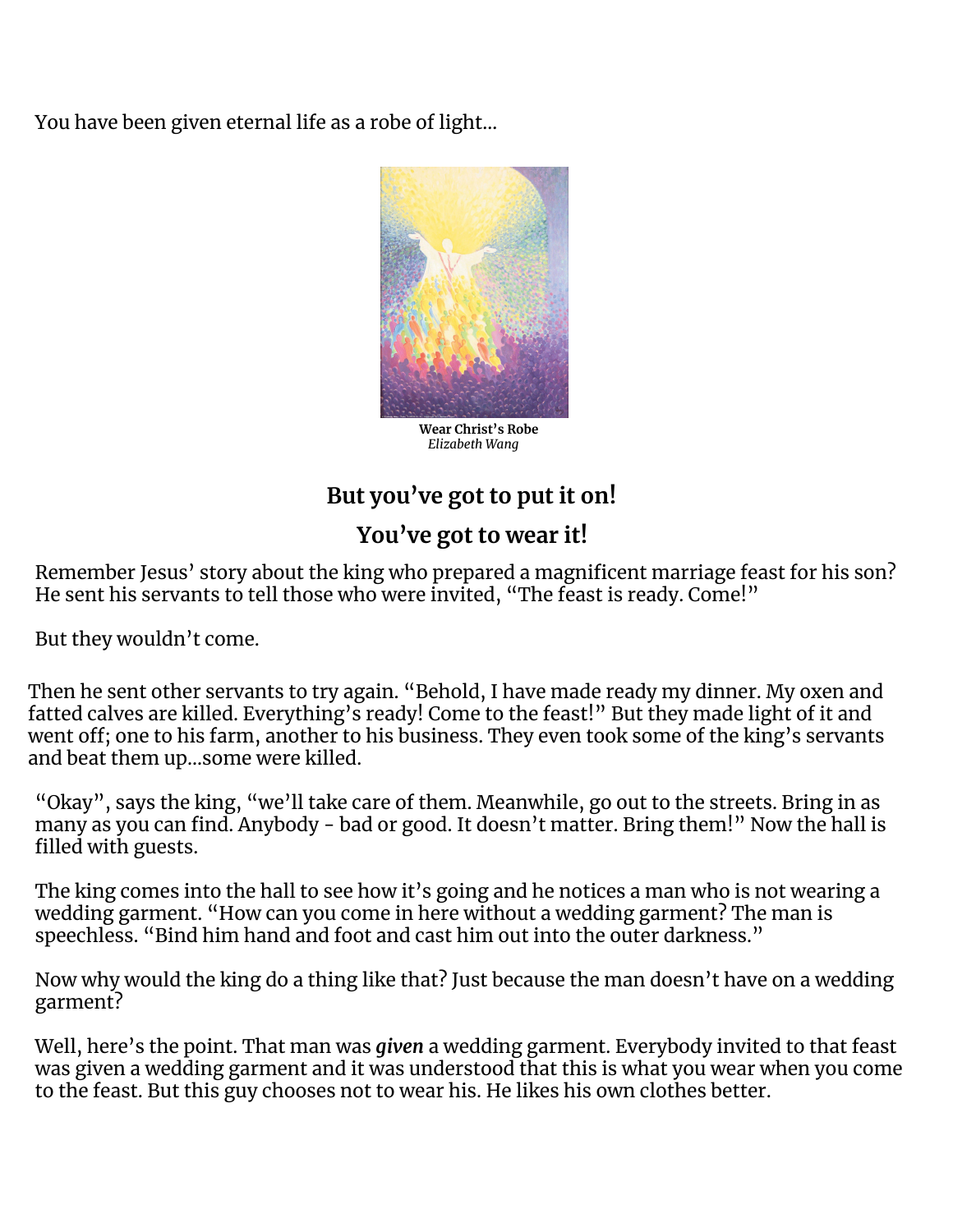Now he can do that if he likes, but not at the king's banquet. He'll wear his own clothes in the outer darkness.

The wedding garment stands for the same thing we see in **Revelation 7**.

*"A great multitude which no man could number, from every nation, from all tribes and peoples and tongues, standing before the throne and before the Lamb, clothed in white robes…"*

Not one there that does not have on a white robe.

*Then one of the elders addressed me, saying, "Who are these, clothed in white robes, and whence have they come?" I said to him, "Sir, you know." And he said to me, "These are they who have come out of the great tribulation; they have washed their robes and made them white in the blood of the Lamb.*



**The Have Washed Their Robes** *Full of Eyes*

These people are no longer stained by:

all the stupid things all the evil things all the pitiful and vain things they did and said in the past.

They are covered with a robe of light. A robe washed in the blood of the Lamb. Without this robe to cover and cleanse them, they would burn to a crisp as close as they are now to the throne of God.

**Clothed in these robes, they serve God.**

Therefore are they before the throne of God, and serve him day and night within his temple; and he *who sits upon the throne will shelter them with his presence. They shall hunger no more, neither* thirst any more; the sun shall not strike them, nor any scorching heat. For the Lamb in the midst of the throne will be their shepherd, and he will quide them to springs of living water; and God will *wipe away every tear from their eyes."*

 $\_$ 

"My sheep hear my voice, and I know them, and they follow me; and I give them eternal life, and *they shall never perish, and no one will snatch them out of my hand."*

When you become a follower of Jesus, when you are born of the Spirit, you are given this new robe called eternal life.

**But it's up to you to put it on.**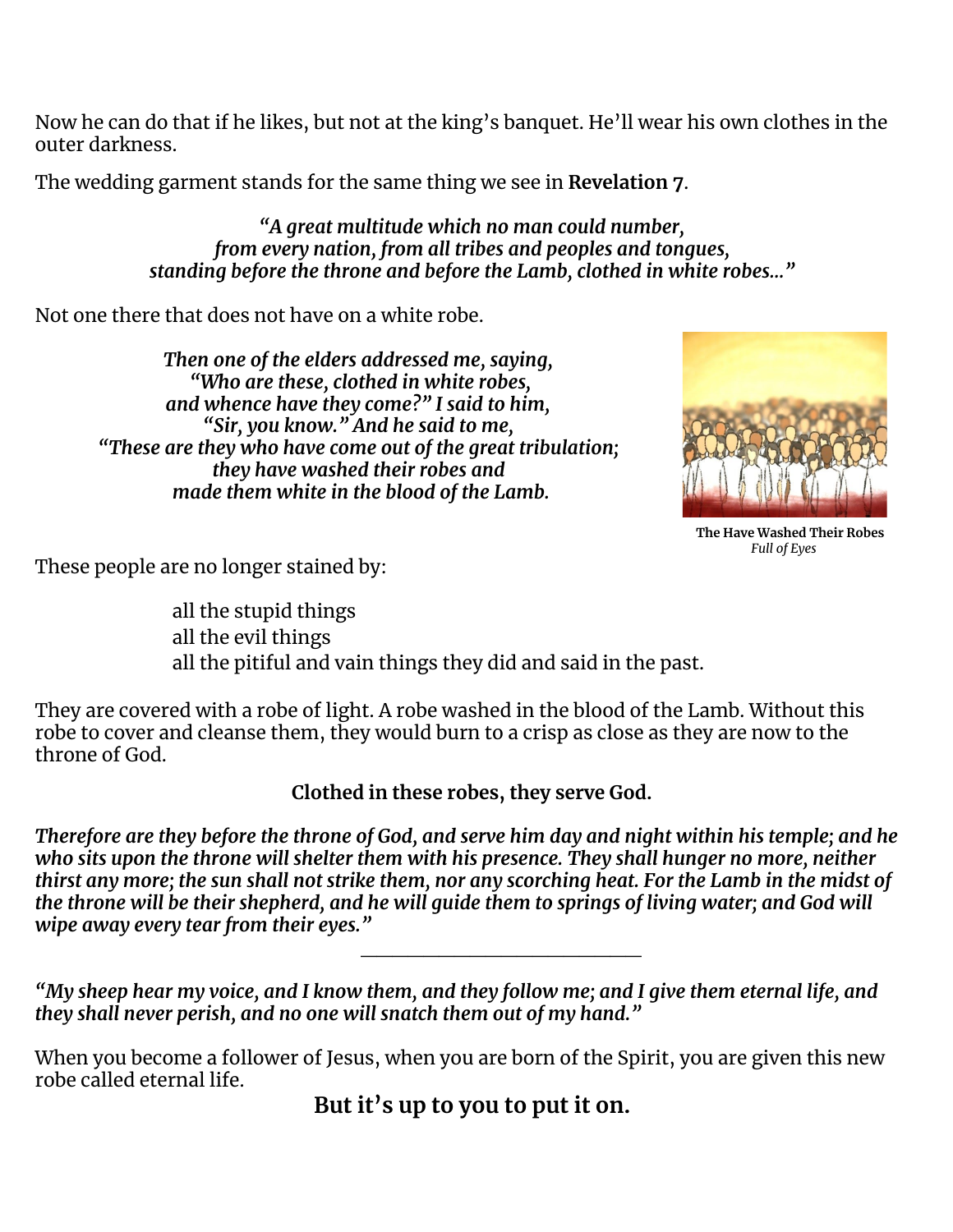It's surprising how many people say, in effect, "I like what I'm wearing now. Why should I change? I've had this coat for years. It may be a little shaggy. It may have a few holes but, I like it - it's me. Of course, I've noticed I have a lot of fleabites. And people are starting to back away from me when I come into the room wearing my favorite coat. I don't mind the smell. Why should they?"

This "coat" may be comfortable, it may be "me", but it's full of fleas. It has an aroma.

This "coat" I like so much is my nature. It's how I am, how I think, the way I use my time and it's really not all that different from all the other coats around town.

My "coat" has fleas. Your "coat" has fleas. My "coat" has an aroma. So does yours. And as long as we are wearing these coats, we're going to be self-centered, easily hurt, anxious, and edgy.

But over here on the rack is this new coat I was given by the Spirit of God - Eternal Life.

And this new coat is *God's nature*. If I put on this new coat, there are no fleas, no smell. It's clean - washed in the blood of the Lamb. If I put on this coat, I discover I can actually think differently, act differently, just by putting on this new coat.

Put off your old nature which belongs to your former manner of life and is corrupt through deceitful lusts, and be renewed in the spirit of your minds, and put on the new nature, created after the *likeness of God in true righteousness and holiness.*

*Eph. 4:22-24*



**Put on the New Self** *Ain Vares*

In other words, take off that old fleabag and put on the new coat.

You can do it! You alone can do it. Nobody can do it for you.

Many a morning, when I wake up and throw some water on my face, it's like, "Wait a minute! What am I doing in this fleabag again?" The things I was stewing about through the night…the chip on my shoulder as I think about facing another day…why, I am in the old fleabag!

So now I have to take some time to **change**...

*"to put off the old nature which is corrupt through deceitful lusts and be renewed in the spirit of my mind"…*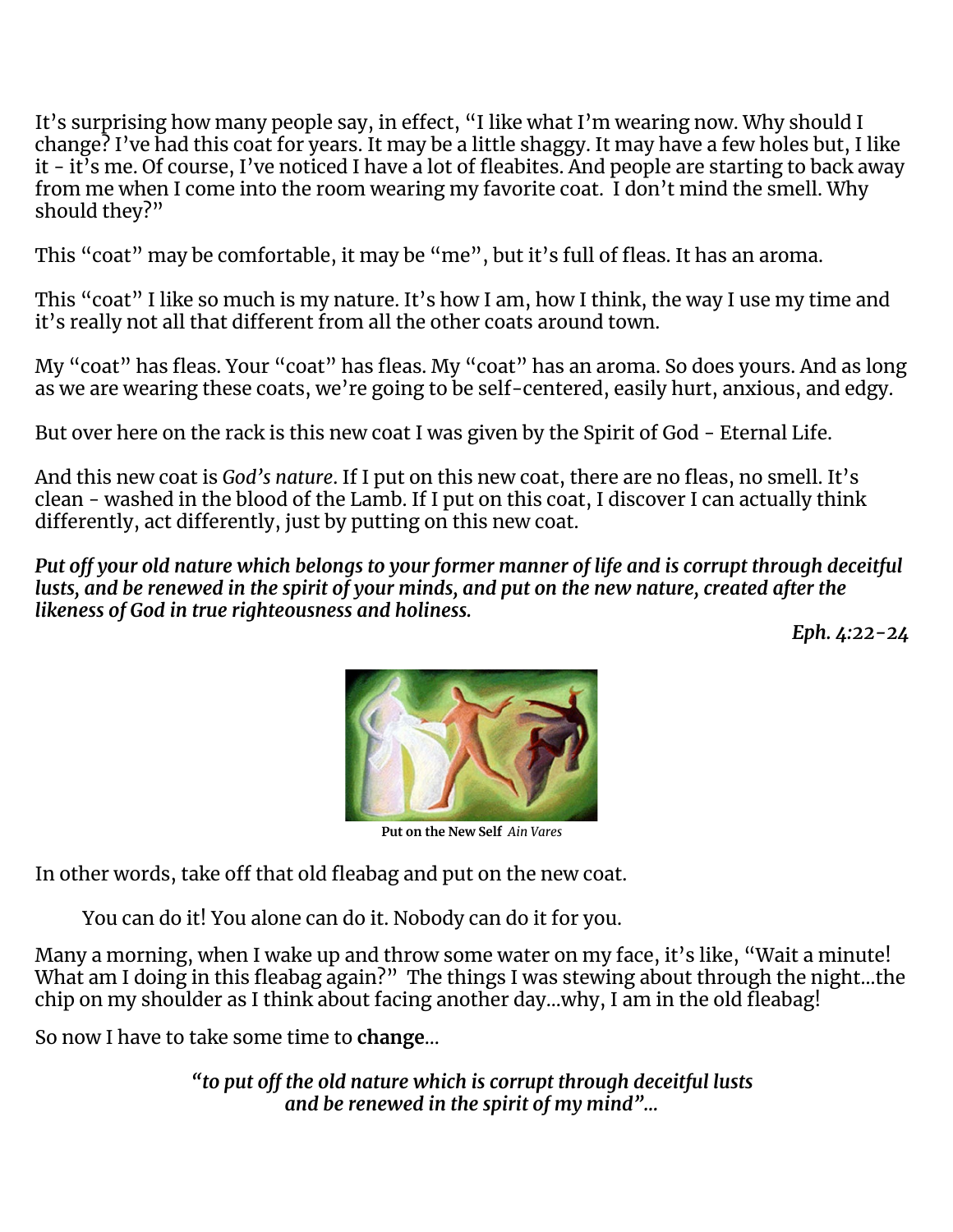…put on the new nature…lift my heart to God…open my mind to him… ...clothe myself in the coat he gave me; his nature, his thoughts, to see people as he sees them.

I can do that - and what a difference it makes!

If I catch myself through the day wearing the fleabag, I can **stop** and **change**!

Our goal is to get to the point where we realize we don't have to wear that fleabag anymore where we can walk around clothed in a new coat *all the time.*

*Then he showed me Joshua, the high priest, standing before the angel of the Lord, and Satan* standing at his right hand to accuse him. And the Lord said to Satan, "The Lord rebuke you, O *Satan! The Lord who has chose Jerusalem rebuke you! Is not this a brand plucked from the fire?" Now Joshua was standing before the angel, clothed with filthy garments. And the angel said to those who were standing before him, "Remove the filthy garments from him." And to him he said,* "Behold, I have taken your iniquity away from you, and I will clothe you with rich apparel." And I said, "Let them put a clean turban on his head." So they put a clean turban on his head and clothed *him with garments; and the angel of the Lord was standing by.*

*Zech. 3:1-5*



**Remove the Filthy Garment** *Full of Eyes*

Satan could accuse Joshua, the high priest, as long as he was clothed in filthy garments and a dirty turban, but once he put on that new robe and clean turban (a sign of a renewed mind), Satan lost his power over Joshua.

If you at any point in you life, opened your heart to receive Christ:

- you already have a new coat

- you have this robe of light.